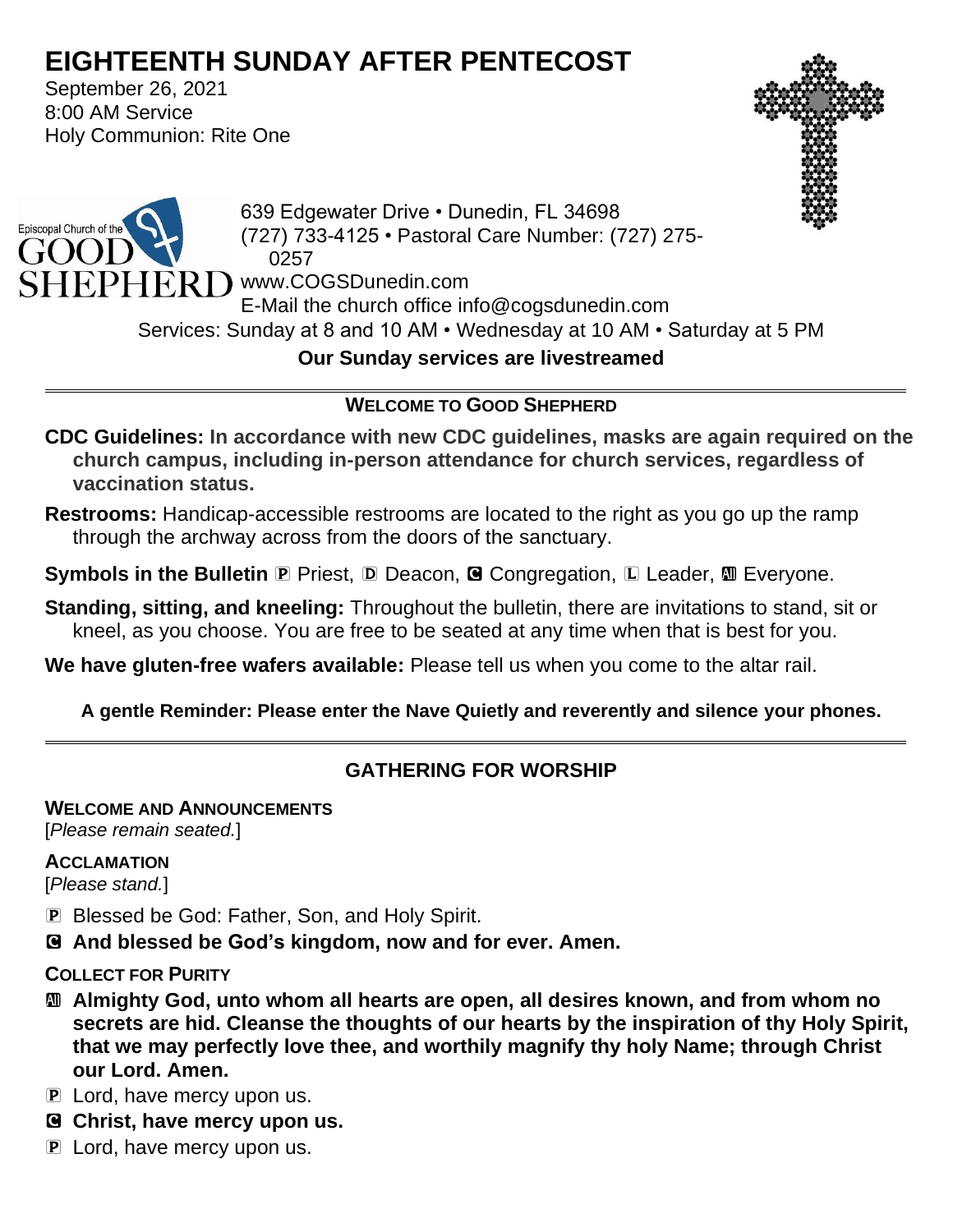#### **THE COLLECT OF THE DAY**

- P The Lord be with you.
- C **And with thy Spirit.**
- P Let us pray… O God, you declare your almighty power chiefly in showing mercy and pity: Grant us the fullness of your grace, that we, running to obtain your promises, may become partakers of your heavenly treasure; through Jesus Christ our Lord, who lives and reigns with you and the Holy Spirit, one God, for ever and ever.
- C **Amen.**

# **THE WORD OF GOD**

**The Readings:** Esther 7:1-6,9-10,9:20-22, Psalm 124, James 5:13-20, Mark 9:38-50 [*Please be seated.*]

#### **The First Reading**

L *The First Reading is taken from Esther chapter 7…*

The king and Haman went in to feast with Queen Esther. On the second day, as they were drinking wine, the king again said to Esther, "What is your petition, Queen Esther? It shall be granted you. And what is your request? Even to the half of my kingdom, it shall be fulfilled." Then Queen Esther answered, "If I have won your favor, O king, and if it pleases the king, let my life be given me-- that is my petition-- and the lives of my people-- that is my request. For we have been sold, I and my people, to be destroyed, to be killed, and to be annihilated. If we had been sold merely as slaves, men and women, I would have held my peace; but no enemy can compensate for this damage to the king." Then King Ahasuerus said to Queen Esther, "Who is he, and where is he, who has presumed to do this?" Esther said, "A foe and enemy, this wicked Haman!" Then Haman was terrified before the king and the queen. Then Harbona, one of the eunuchs in attendance on the king, said, "Look, the very gallows that Haman has prepared for Mordecai, whose word saved the king, stands at Haman's house, fifty cubits high." And the king said, "Hang him on that." So they hanged Haman on the gallows that he had prepared for Mordecai. Then the anger of the king abated. Mordecai recorded these things, and sent letters to all the Jews who were in all the provinces of King Ahasuerus, both near and far, enjoining them that they should keep the fourteenth day of the month Adar and also the fifteenth day of the same month, year by year, as the days on which the Jews gained relief from their enemies, and as the month that had been turned for them from sorrow into gladness and from mourning into a holiday; that they should make them days of feasting and gladness, days for sending gifts of food to one another and presents to the poor.

- L The Word of the Lord.
- C **Thanks be to God.**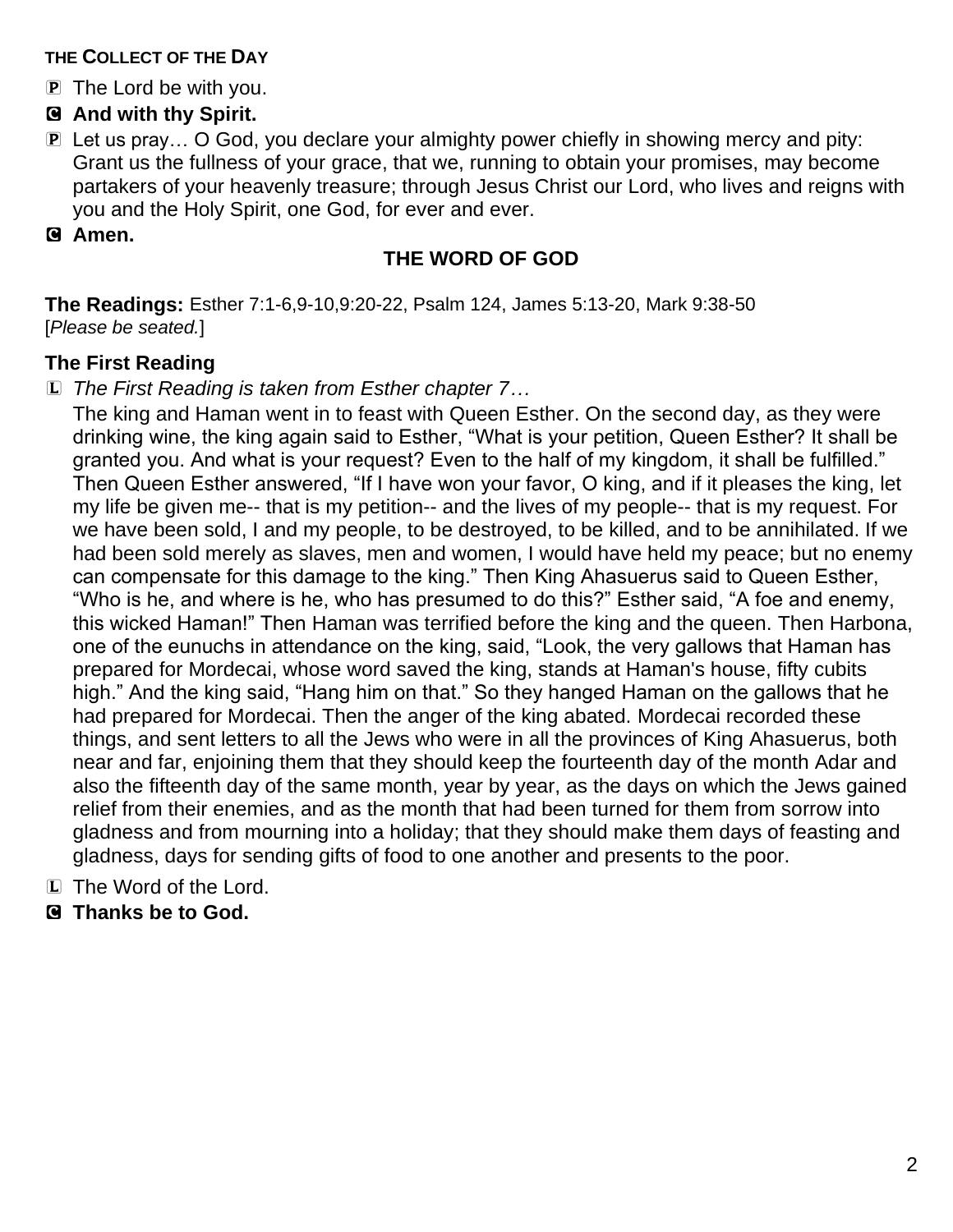# **The Psalm**

- L *We will read responsively Psalm 124…*
- L If the LORD had not been on our side, let Israel now say;
- C **If the LORD had not been on our side, when enemies rose up against us;**
- L Then would they have swallowed us up alive in their fierce anger toward us;
- C **Then would the waters have overwhelmed us and the torrent gone over us;**
- L Then would the raging waters have gone right over us.
- C **Blessed be the LORD! he has not given us over to be a prey for their teeth.**
- L We have escaped like a bird from the snare of the fowler; the snare is broken, and we have escaped.
- C **Our help is in the Name of the LORD, the maker of heaven and earth.**

# **The Second Reading**

L *The Second Reading is taken from James chapter 5…*

Are any among you suffering? They should pray. Are any cheerful? They should sing songs of praise. Are any among you sick? They should call for the elders of the church and have them pray over them, anointing them with oil in the name of the Lord. The prayer of faith will save the sick, and the Lord will raise them up; and anyone who has committed sins will be forgiven. Therefore confess your sins to one another, and pray for one another, so that you may be healed. The prayer of the righteous is powerful and effective. Elijah was a human being like us, and he prayed fervently that it might not rain, and for three years and six months it did not rain on the earth. Then he prayed again, and the heaven gave rain and the earth yielded its harvest. My brothers and sisters, if anyone among you wanders from the truth and is brought back by another, you should know that whoever brings back a sinner from wandering will save the sinner's soul from death and will cover a multitude of sins.

L The Word of the Lord.

# C **Thanks be to God.**

# **The Gospel**

# [*Please stand.*]

D The Holy Gospel of our Lord Jesus Christ according to Mark.

# C **Glory be to thee, O Lord.**

D John said to Jesus, "Teacher, we saw someone casting out demons in your name, and we tried to stop him, because he was not following us." But Jesus said, "Do not stop him; for no one who does a deed of power in my name will be able soon afterward to speak evil of me. Whoever is not against us is for us. For truly I tell you, whoever gives you a cup of water to drink because you bear the name of Christ will by no means lose the reward. "If any of you put a stumbling block before one of these little ones who believe in me, it would be better for you if a great millstone were hung around your neck and you were thrown into the sea. If your hand causes you to stumble, cut it off; it is better for you to enter life maimed than to have two hands and to go to hell, to the unquenchable fire. And if your foot causes you to stumble, cut it off; it is better for you to enter life lame than to have two feet and to be thrown into hell. And if your eye causes you to stumble, tear it out; it is better for you to enter the kingdom of God with one eye than to have two eyes and to be thrown into hell, where their worm never dies, and the fire is never quenched. "For everyone will be salted with fire. Salt is good; but if salt has lost its saltiness, how can you season it? Have salt in yourselves, and be at peace with one another."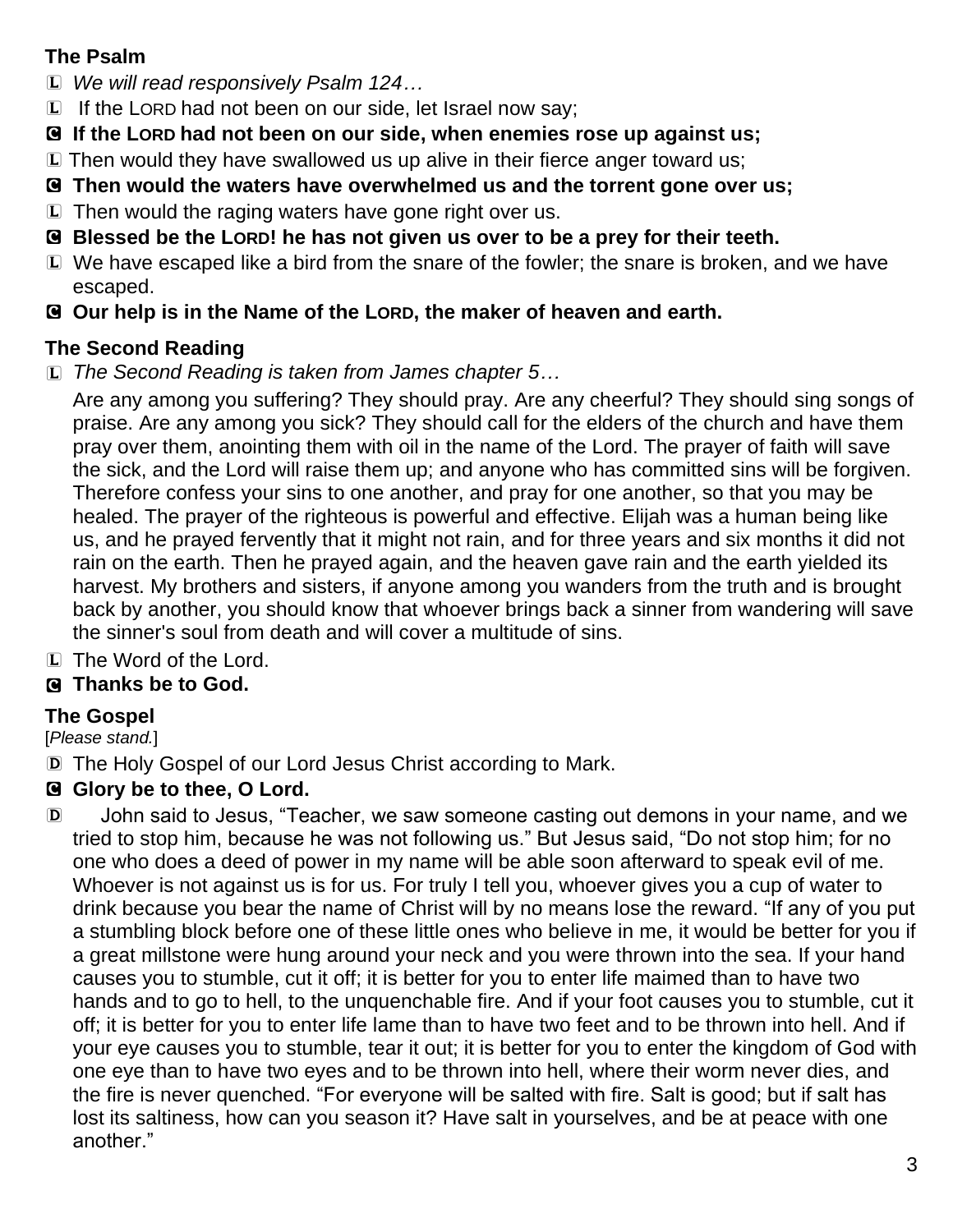#### D The Gospel of the Lord.

#### C **Praise be to thee, O Christ.**

[*Please be seated.*]

**SERMON** The Rev. Whitney Burton

#### **NICENE CREED**  [*Please stand.*]

C **We believe in one God, the Father, the Almighty, maker of heaven and earth, of all that is, seen and unseen.** 

**We believe in one Lord, Jesus Christ, the only Son of God, eternally begotten of the Father, God from God, Light from Light, true God from true God, begotten, not made, of one Being with the Father. Through him all things were made. For us and for our salvation he came down from heaven: by the power of the Holy Spirit he became incarnate from the Virgin Mary, and was made man. For our sake he was crucified under Pontius Pilate; he suffered death and was buried. On the third day he rose again in accordance with the Scriptures; he ascended into heaven and is seated at the right hand of the Father. He will come again in glory to judge the living and the dead, and his kingdom will have no end.**

**We believe in the Holy Spirit, the Lord, the giver of life, who proceeds from the Father and the Son. With the Father and the Son he is worshiped and glorified. He has spoken through the Prophets. We believe in one holy catholic and apostolic Church. We acknowledge one baptism for the forgiveness of sins. We look for the resurrection of the dead, and the life of the world to come. Amen.**

#### **PRAYERS OF THE PEOPLE**

*[Please sit, stand, or kneel, as you prefer.]*

- D Let us pray for the whole state of Christ's Church and the world.
- L Almighty and everliving God, who in thy holy Word hast taught us to make prayers, and supplications, and to give thanks for all humanity receive these our prayers which we offer unto thy divine Majesty, beseeching thee to inspire continually the Universal Church with the spirit of truth, unity, and concord; and grant that all those who do confess thy holy Name may agree in the truth of thy holy Word, and live in unity and godly love. God of Light and Life,

## C **We pray to you.**

- L Give grace, O heavenly Father, to all bishops, especially to Michael, our Presiding Bishop; Dabney, our Bishop; Barry and Michael, our Assisting Bishops; Whitney, our Rector; Cindy, our Deacon; to our companion diocese of the Dominican Republic; to these Episcopal Churches in our Diocese; All Angels by the Sea, Longboat Key; All Saints', Tarpon Springs; All Souls', North Fort Myers; Annunciation, Holmes Beach; Ascension, Clearwater; Calvary, Indian Rocks Beach; Christ Church, Bradenton, Clearwater Deanery Collaboration Partners; and to all priests, deacons, and the laity in their ministry; that they may, both by their life and doctrine, set forth thy true and lively Word, and rightly and duly administer thy holy Sacraments. God of Light and Life,
- C **We pray to you.**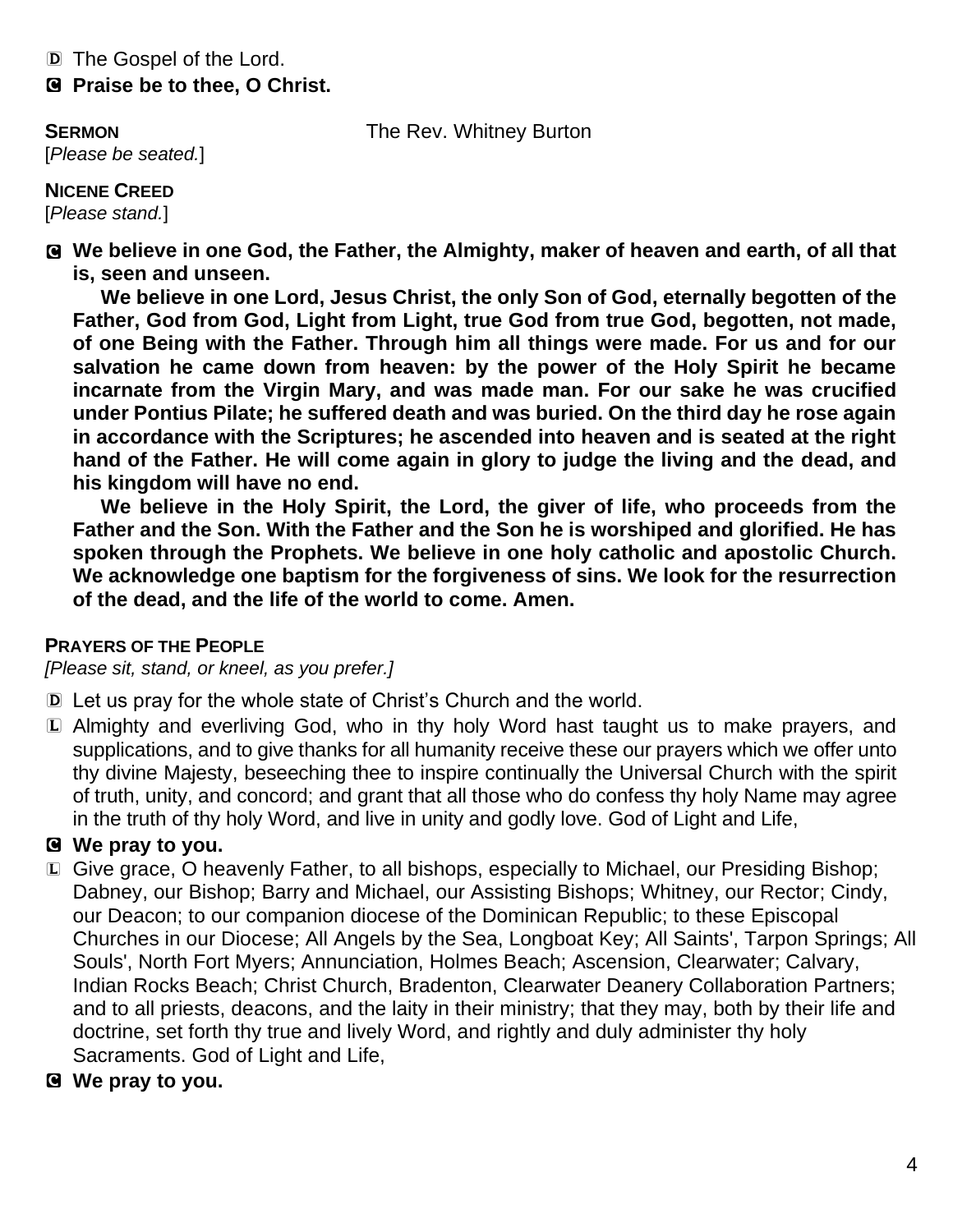L And to all thy people give thy heavenly grace, and especially to this congregation here present; that, with meek heart and due reverence, they may hear and receive thy holy Word, truly serving thee in holiness and righteousness all the days of their life. God of Light and Life,

# C **We pray to you.**

L We beseech thee also so to rule the hearts of those who bear the authority of government in this and every land, especially our elected leaders, that they may be led to wise decisions and right actions for the welfare and peace of the world. We pray that all God's children, especially those in the Middle East, might live in the hope of the world peace for which we are created. God of Light and Life,

# C **We pray to you.**

L And we most humbly beseech thee, of thy goodness, O Lord, to comfort and succor [*Add handwritten names from notebook*] and all those who, in this transitory life, are in trouble, sorrow, need, sickness, or any other adversity, especially those listed in the weekly news who have asked for our prayers. I now invite you to pray for others by name, aloud or in your hearts. [*Leave time…*] God of Light and Life,

# C **We pray to you.**

L Open, O Lord, the eyes of all people to behold thy gracious hand in all thy works, that, rejoicing in thy whole creation, they may honor thee with their substance, and be faithful stewards of thy bounty. We give thanks for the flowers given to the Glory of God, and for all the blessings of this life, especially the birthdays this coming week of Margaret Kirk, Joanne Drega, Sharon Ozbun, Brettan Dickie and the anniversaries of Butch & Diane Niford, Bill & Pat Elmendorf, God of Light and Life,

## C **We pray to you.**

L And we also bless thy holy Name for all thy servants departed this life in thy faith and fear, [*especially… add names from notebook*]. Please add names of those on your heart, silently or aloud. [*Leave time…*] We beseech thee to grant them continual growth in thy love and service; and to grant us grace so to follow the good examples of all thy saints, that with them we may be partakers of thy heavenly kingdom. God of Light and Life,

## C **We pray to you.**

L Grant these our prayers, O Father, for Jesus Christ's sake, our only Mediator and Advocate.

*(The Celebrant adds a concluding collect.)*

## C **Amen.**

**CONFESSION AND ABSOLUTION** [*Please kneel or stand.*]

- D Let us humbly confess our sins unto Almighty God. [*Silence is kept.*] Most merciful God, . . .
- a **We confess that we have sinned against thee in thought, word, and deed, by what we have done, and by what we have left undone. We have not loved thee with our whole heart; we have not loved our neighbors as ourselves. We are truly sorry and we humbly repent. For the sake of thy Son Jesus Christ, have mercy on us and forgive us; that we may delight in thy will, and walk in thy ways, to the glory of thy Name. Amen.**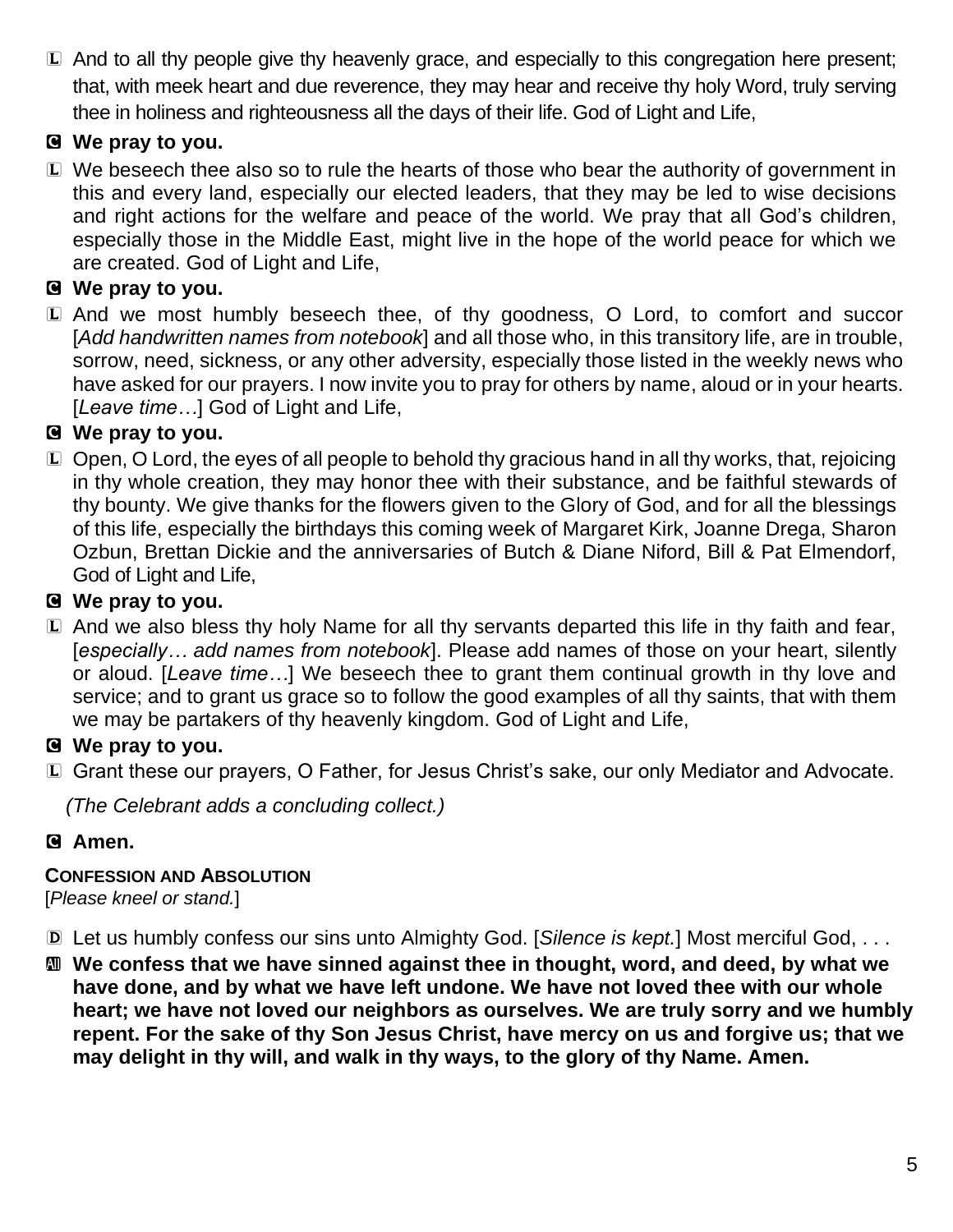- P Almighty God, our heavenly Father, who of his great mercy hath promised forgiveness of sins to all those who with hearty repentance and true faith turn unto him, have mercy upon you, pardon and deliver you from all your sins, confirm and strengthen you in all goodness, and bring you to everlasting life; through Jesus Christ our Lord.
- C **Amen.**

#### **THE GREETING OF PEACE**

[*Please stand.*]

- P The peace of the Lord be always with you.
- C **And with thy spirit.**

# **THE HOLY COMMUNION**

#### **OFFERTORY SENTENCE**

[*Please be seated.*]

#### **PRESENTATION OF THE OFFERINGS**

[*Please stand when invited by the Deacon.*]

- D As we receive these gifts, we acknowledge
- C **All things come from thee, O Lord and of thine own have we given thee.**

**THE GREAT THANKSGIVING:** Eucharistic Prayer II

- P The Lord be with you.
- C **And with thy spirit.**
- P Lift up your hearts.
- C **We lift them up unto the Lord.**
- P Let us give thanks unto our Lord God.
- C **It is meet and right so to do.**
- P It It is very meet, right, and our bounden duty, that we should at all times, and in all places, give thanks unto thee, O Lord, holy Father, almighty, everlasting God, Creator of the light and source of life, who hast made us in thine image, and called us to new life in Jesus Christ our Lord. Therefore, with Angels and Archangels, and with all the company of heaven, we laud and magnify thy glorious Name; evermore praising thee, and saying,
- C **Holy, holy, holy, Lord God of Hosts: Heaven and earth are full of thy glory. Glory be to thee, O Lord Most High.**

**Blessed is he that cometh in the name of the Lord. Hosanna in the highest.**

[*Please kneel or stand, as you choose.*]

P All glory be to thee, O Lord our God, for that thou didst create heaven and earth, and didst make us in thine own image; and, of thy tender mercy, didst give thine only Son Jesus Christ to take our nature upon him, and to suffer death upon the cross for our redemption. He made there a full and perfect sacrifice for the whole world; and did institute, and in his holy Gospel command us to continue, a perpetual memory of that his precious death and sacrifice, until his coming again.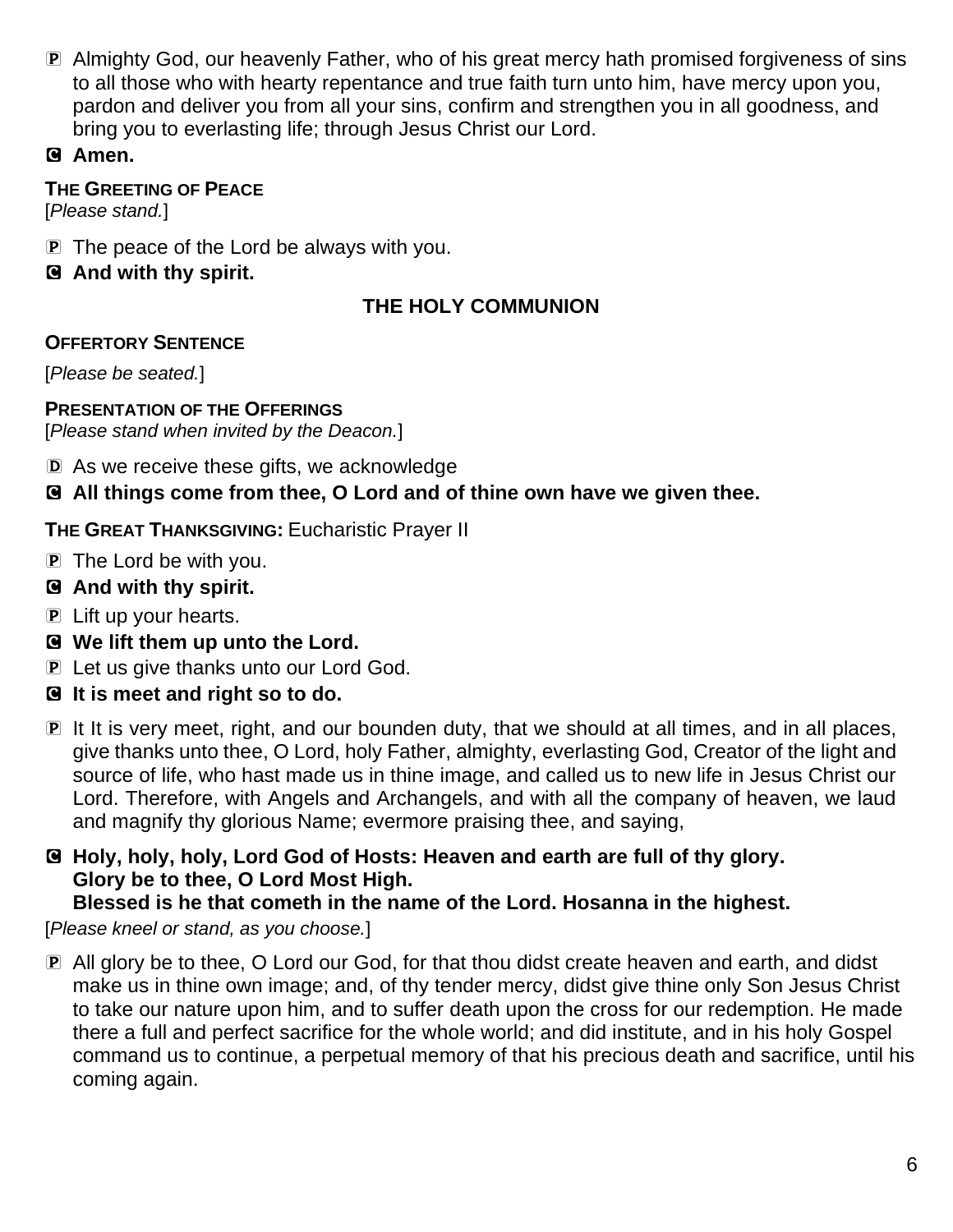- P For in the night in which he was betrayed, he took bread; and when he had given thanks to thee, he broke it, and gave it to his disciples, saying, "Take, eat, this is my Body, which is given for you. Do this in remembrance of me."
- P Likewise, after supper, he took the cup; and when he had given thanks, he gave it to them, saying, "Drink this, all of you; for this is my Blood of the New Covenant, which is shed for you, and for many, for the remission of sins. Do this, as oft as ye shall drink it, in remembrance of me."
- P Wherefore, O Lord and heavenly Father, we thy people do celebrate and make, with these thy holy gifts which we now offer unto thee, the memorial thy Son hath commanded us to make; having in remembrance his blessed passion and precious death, his mighty resurrection and glorious ascension; and looking for his coming again with power and great glory. And we most humbly beseech thee, O merciful Father, to hear us, and, with thy Word and Holy Spirit, to bless and sanctify these gifts of bread and wine, that they may be unto us the Body and Blood of thy dearly-beloved Son Jesus Christ.
- C **And we earnestly desire thy fatherly goodness to accept this our sacrifice of praise and thanksgiving, whereby we offer and present unto thee, O Lord, our selves, our souls and bodies. Grant, we beseech thee, that all who partake of this Holy Communion may worthily receive the most precious Body and Blood of thy Son Jesus Christ, and be filled with thy grace and heavenly benediction; and also that we and all thy whole Church may be made one body with him, that he may dwell in us, and we in him; through the same Jesus Christ our Lord;**
- P By whom, and with whom, and in whom, in the unity of the Holy Ghost all honor and glory be unto thee, O Father Almighty, world without end.
- C **AMEN.**

#### **THE LORD'S PRAYER**

- P And now, as our Savior Christ hath taught us, we are bold to say,
- C **Our Father, who art in heaven, hallowed be thy Name, thy kingdom come, thy will be done, on earth as it is in heaven. Give us this day our daily bread. And forgive us our trespasses, as we forgive those who trespass against us. And lead us not into temptation, but deliver us from evil. For thine is the kingdom, and the power, and the glory, for ever and ever. Amen.**

#### **BREAKING OF THE BREAD**

- P Alleluia, Christ our Passover is sacrificed for us;
- C **Therefore let us keep the feast, Alleluia.**
- **P** The Gifts of God for the People of God.

[*You may be seated.*]